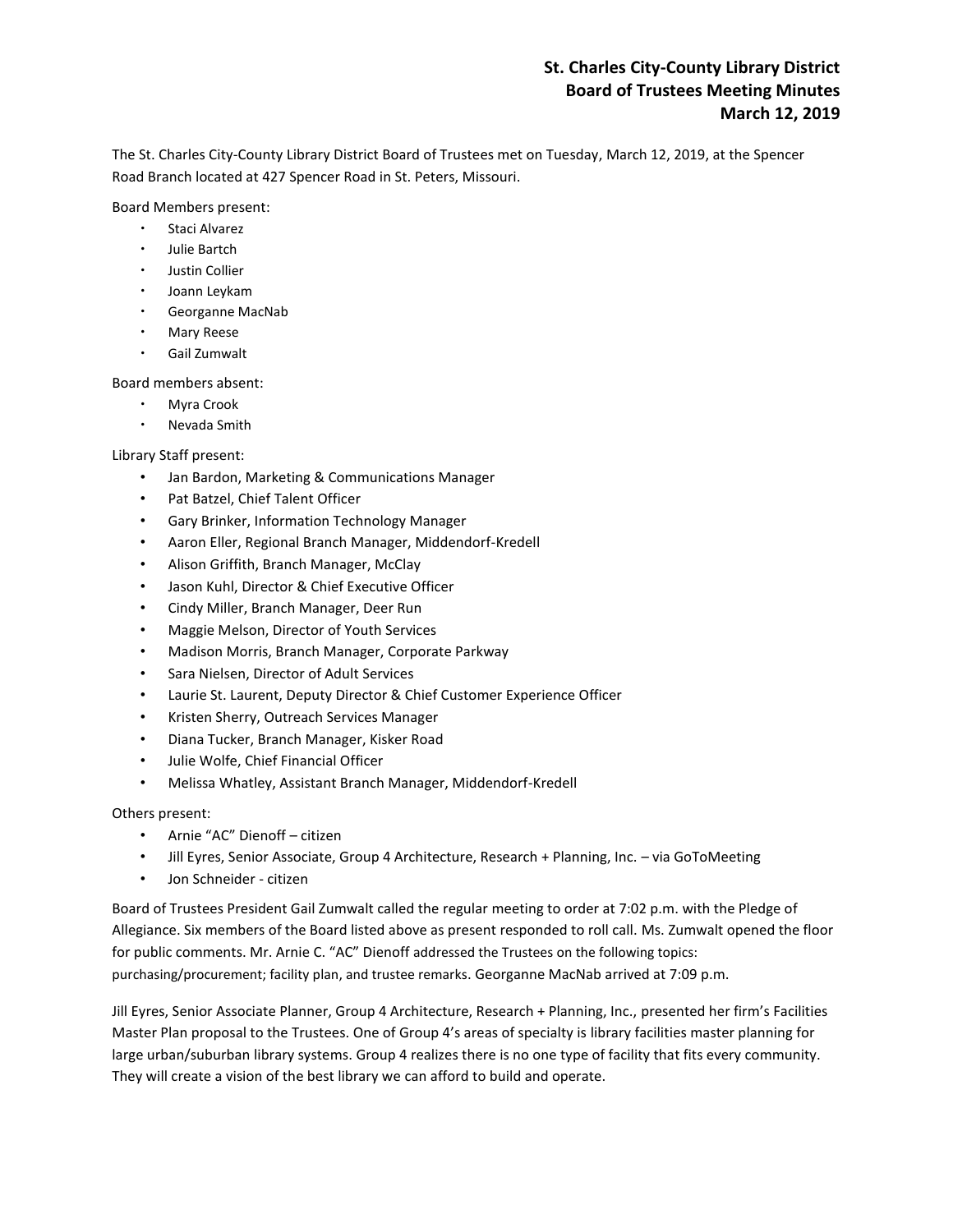The Facilities Master Plan is comprised of three phases – Analysis, Strategies and Recommendations. During the Analysis Phase of the project, Group 4 will review library-provided data and information such as strategic plans, statistics, existing facility condition documentation, demographic and population projections, and city and county planning information. Group 4 will also tour library facilities and assess current sites and buildings from the perspective of service and operations. The goal is match the library's facilities plan with the strategic plan.

During the Strategies phase of the project Group 4 will prepare space planning targets, facility improvement options, the capital cost model and implementation framework. Group 4 will use community engagement data gathered throughout the course of the recent strategic planning process. They will answer questions such as: How much space is appropriate? Do we have capacity to support library services? Do we need more space and where does it go? Can we leverage what we already have by expanding or rebuilding? The capital cost model, which includes all of the costs for a new building (engineering, construction, technology, furnishings, etc.) will also be prepared during the Strategies phase.

The Recommendation phase will conclude with a clear description of the project that will support the strategic plan – number of facilities, ideal locations, and recommendations for sustainability and flexibility while taking the library's technology and mobile services into account.

Group 4 will preview their final recommendations in person to the Trustees at a Board meeting later in 2019.

## **Reports and Correspondence**

**Financial Report:** Julie Wolfe reported that we are on target for revenues and expenditures through the end of February 2019. We are moving into budgeting season. We are behind in materials expenditures due to the implementation of Polaris. Finance will be implementing a point of sale software that integrates with the Polaris system for customer accounts receivable/payment reconciliation. Winghaven Express Branch end unit renovations for adult and youth programming is targeted for completion by April 2019. Reconfiguration of the employee workspace at the Corporate Parkway branch is in progress and on schedule for completion in March. A master plan for the Kathryn Linnemann Branch has been reviewed and a new teen space will be considered in FY19.

**Director's Report:** Jason Kuhl noted the following items in addition to the Director's Report:

- Jason introduced Melissa Whatley, the newly appointed assistant manager at the Middendorf-Kredell Branch.
- Jason and Laurie St. Laurent have begun meeting with staff at various branches to present the new strategic plan.
- The Library Foundation has been very supportive of their role in the new strategic plan. We broke into small groups at the recent Foundation Board meeting to focus on the four goals applicable to their organization. We have been meeting with Foundation president Danielle Tormala to talk about how we can draw the Foundation into the implementation of the strategic plan.
- \* Scenic Regional Library approved our reciprocity agreement at their February 26<sup>th</sup> meeting. Reciprocity will begin April  $1^\text{st}$ .
- We have started interviewing candidates for the Chief Talent Officer position.
- The Library's attorney will attend the April Work Session to talk about meeting procedures, minutes, etc.

**Marketing Update:** Jan Bardon, Marketing and Communications Manager, reported that followers on our social media platforms continue to increase. Marketing has been working with Adult and Youth Services preparing for the summer reading program and with the Library Foundation on the Gala.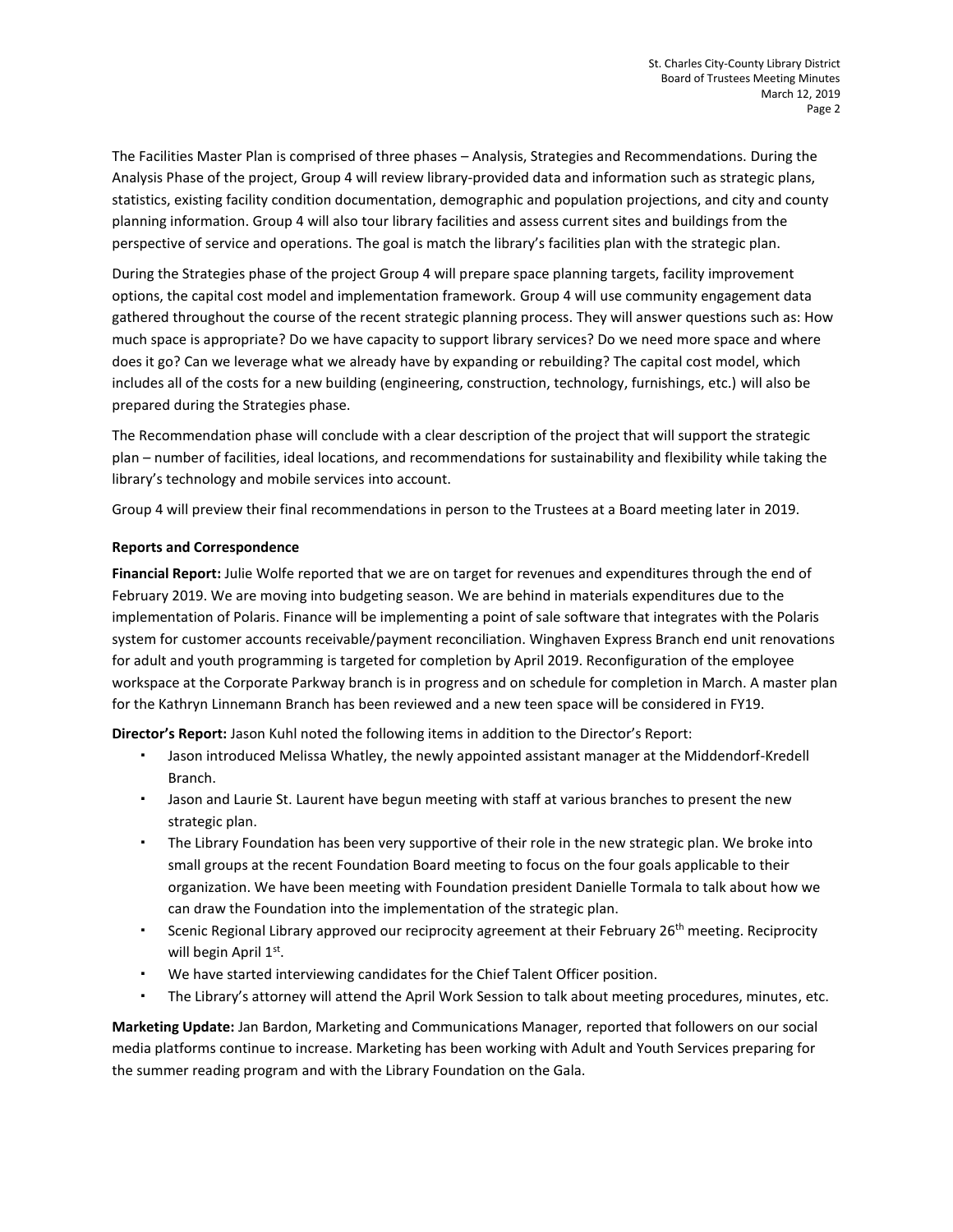National Library Week is April 7 – 13. This year's theme is Libraries = Strong Communities. The Library will also celebrate its volunteers that week with a volunteer appreciation dinner and banners in the branches.

**Monthly Statistical Report:** The statistics for February 2019 showed a YTD increase in eMedia usage of 6.18% (542,100 in FY 19 vs. 510,541 in FY 18). FY 19 year to date program attendance increased 8.06% and the number of programs offered increased 6.32%. Total Circulation for the month of February was 419,965, which includes physical checkouts, eMedia checkouts and renewals. There were 110,259 self-checkouts in February. Note that the implementation of the new ILS has changed how some of our statistics are collected and some comparisons are currently not available.

**Correspondence:** None.

### **CONSENT AGENDA:**

- Minutes from the February 12, 2019, Closed Session
- Minutes from the February 12, 2019, Regular Meeting

**MOTION:** Mary Reese moved to approve the consent agenda as presented. Georganne MacNab second. Motion approved seven affirmative, zero negative, zero abstentions and two absent.

### **FORMAL AGENDA:**

#### **OLD BUSINESS**

**19-29 Approval of New Purchasing Policies:** Library staff presented two new purchasing policies to the Trustees at the February 12 meeting. The two new policies, g050 - Purchasing Policy and g050.1 Purchasing Policy – Professional Services were intended to replace the following policies:

- g012 Construction Change Orders
- g020 Facilities Construction and Renovation
- g060 Professional Services
- g060.5 Professional Services Architectural, Engineering, Land Surveying and Construction Management
- g064 Purchases
- g066 Purchases Conflict of Interest
- g067 Purchases Cooperative Programs

The Trustees tabled the agenda item at the February 12 meeting and asked that suggested revisions be made and reviewed by the Library's legal counsel.

Library staff incorporated the revisions and sent to legal counsel for review. At the March 12 meeting the Trustees were asked to approve the revised policies (g050 – Purchasing Policy and g055 – Purchasing Policy – Professional Services) and to rescind the policies that they replace (g012 Construction – Change Orders; g020 Facilities – Construction and Renovation; g060 Professional Services; g060.5 Professional Services – Architectural, Engineering, Land Surveying and Construction Management; g064 Purchases; g066 Purchases – Conflict of Interest; and g067 Purchases – Cooperative Programs). Jason reviewed the changes made to each proposed policy.

**MOTION:** Joann Leykam moved to rescind the policies set forth in Agenda Item 19-29, Approval of New Purchasing Policies (g012 Construction – Change Orders; g020 Facilities – Construction and Renovation; g060 Professional Services; g060.5 Professional Services – Architectural, Engineering, Land Surveying and Construction Management; g064 Purchases; g066 Purchases – Conflict of Interest; and g067 Purchases – Cooperative Programs) and to approve the new policies g050 – Purchasing Policy and g055 – Purchasing Policy Professional Services. Justin Collier second. Motion approved seven affirmative, zero negative, zero abstentions and two absent.